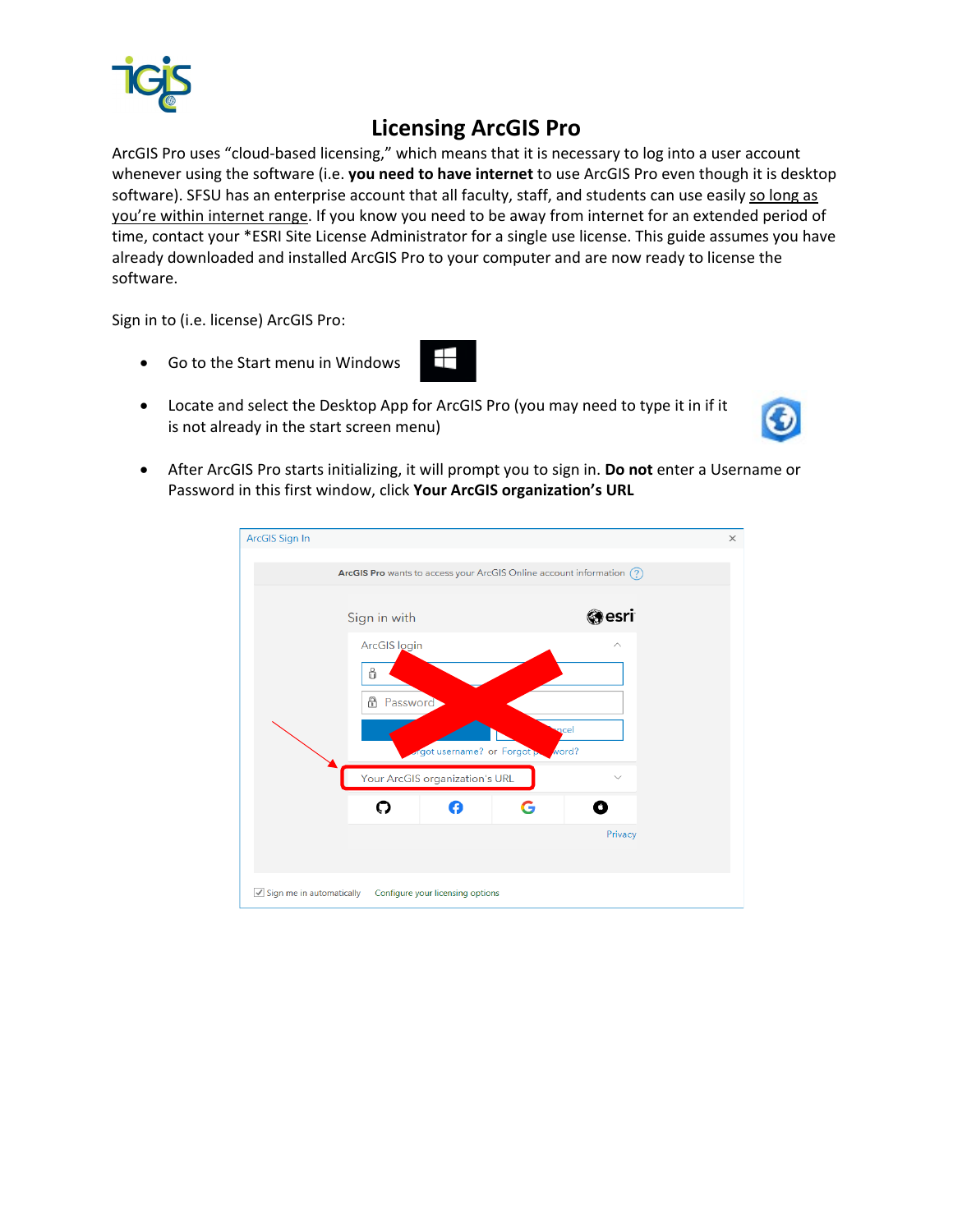

• Enter **sfsu** in the next window, check **Remember this URL**, check **Sign me in automatically,** then **Continue**

| ArcGIS Sign In<br>$\times$                                               |
|--------------------------------------------------------------------------|
| ArcGIS Pro wants to access your ArcGIS Online account information (?)    |
|                                                                          |
| @esri<br>Sign in with                                                    |
| ArcGIS login<br>$\checkmark$                                             |
| Your ArcGIS organization's URL<br>$\wedge$                               |
| sfsu<br>.maps.arcgis.com                                                 |
| Remember this URL                                                        |
| Continue                                                                 |
| Ω<br>G                                                                   |
| Privacy                                                                  |
|                                                                          |
| $\sqrt{\ }$ Sign me in automatically<br>Configure your licensing options |

• Next, choose the only option **San Francisco State University**

| ArcGIS Sign In                       |                                                                       | X       |
|--------------------------------------|-----------------------------------------------------------------------|---------|
|                                      | ArcGIS Pro wants to access your ArcGIS Online account information (?) |         |
|                                      |                                                                       |         |
|                                      |                                                                       |         |
|                                      |                                                                       |         |
|                                      | Sign in to SF State ArcGIS Online with @esri                          |         |
|                                      | San Francisco State University                                        |         |
|                                      |                                                                       | Privacy |
|                                      |                                                                       |         |
|                                      |                                                                       |         |
|                                      |                                                                       |         |
|                                      |                                                                       |         |
| $\sqrt{\ }$ Sign me in automatically | Configure your licensing options                                      |         |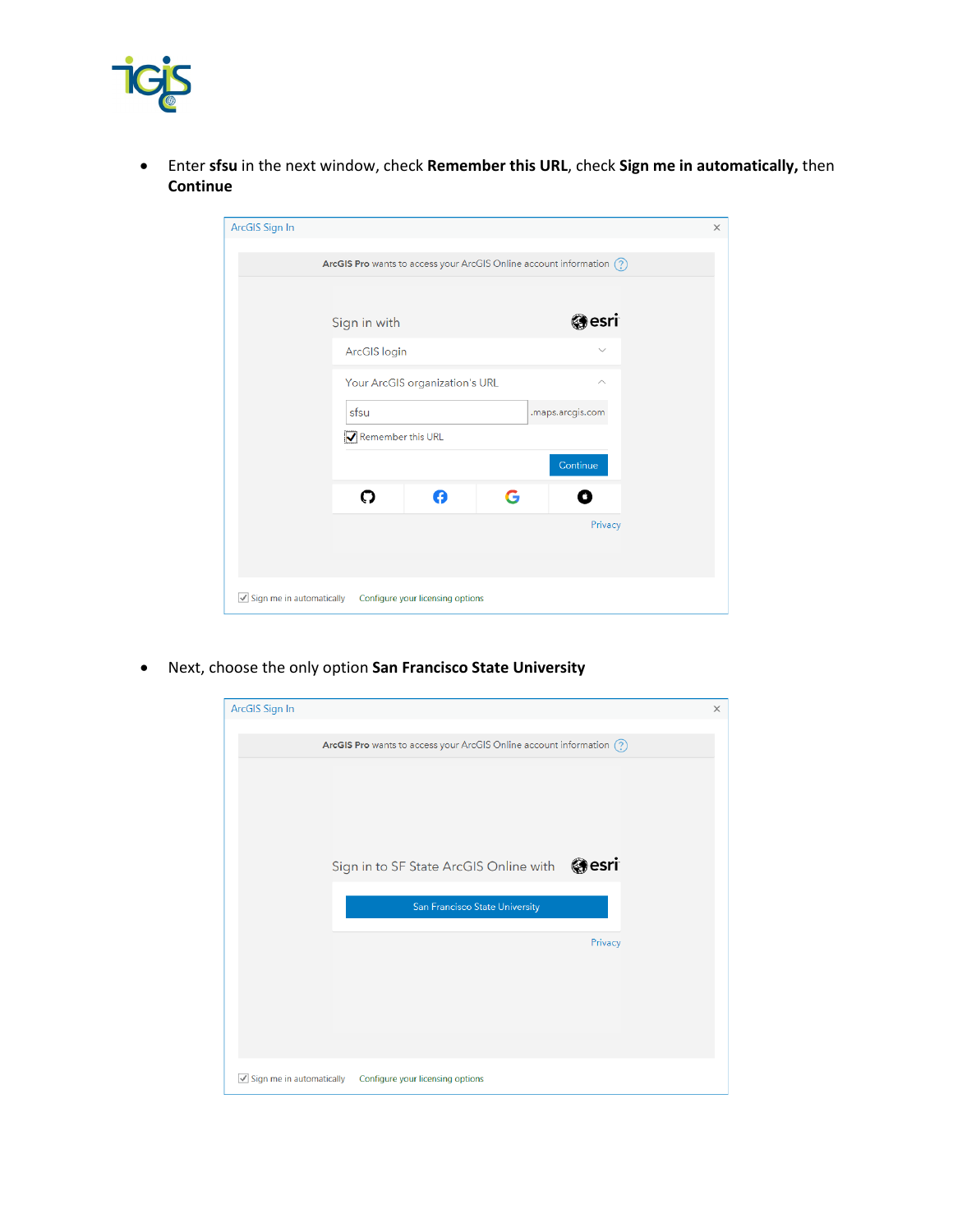

• Enter your 9-digit SFSU ID and password, then click Login



- Note—if you are SF State Faculty or Staff, you'll need to use [2-Factor Authentication](https://its.sfsu.edu/service/twofactorauthentication2fa) after this point (either the DUO app or a token). Students, you should be done after entering your 9-digit ID and password and are ready to use Pro now.
- Open ArcGIS Pro from the Start Menu again **1999** and create a new project. You'll see your assigned username in the upper righthand corner that will take the form of something like the following: [912345678@sfsu.edu\\_SFSU](mailto:912345678@sfsu.edu_SFSU)
- Go to 'Settings' in the lower left settings then choose 'About' and uncheck the box for 'Check for updates on startup' (you want to stick with ArcGIS Pro 2.5.2 because this is the version faculty are teaching with this year and we know it's compatible with other software you're likely to need in other classes)